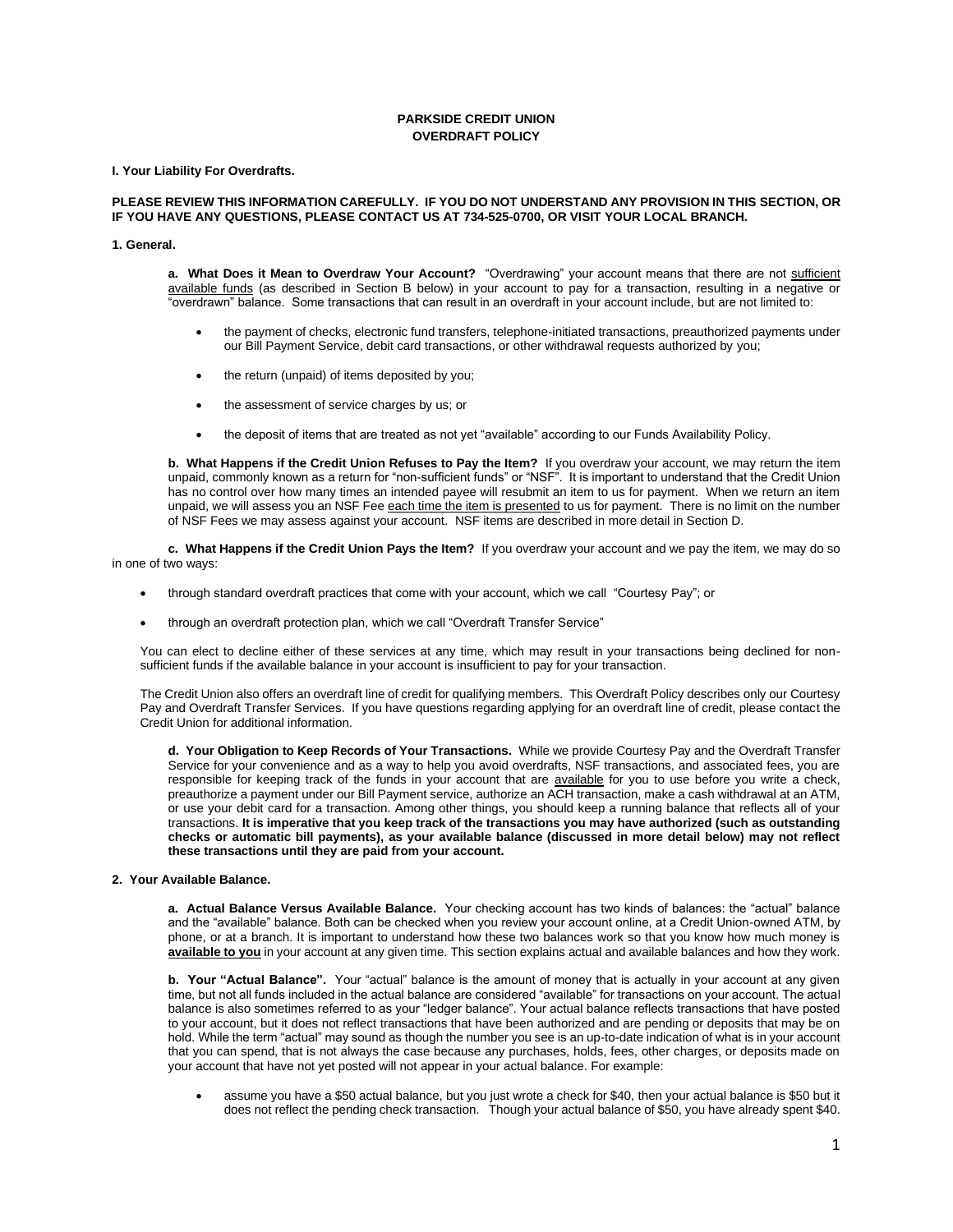**c. Your "Available Balance".** Your available balance is the amount of money in your account that is available to you to use without incurring a fee. The available balance takes into account factors such as holds placed on deposits and pending transactions, like pending debit card purchases, that the Credit Union has *authorized*, but that have not yet *posted or settled* to your account. For example:

• assume you have an actual balance of \$50. If you were to use your debit card at a restaurant to buy lunch for \$20, then that merchant could ask us to pre-authorize the payment in that amount (or even a different amount). If the merchant requests preauthorization in the amount of \$20, we will place a "hold" on your account for \$20 (referred to as an "authorization hold"). Your actual balance will still be \$50 because this transaction has not yet posted, but your available balance will be \$30 because of the restaurant's \$20 preauthorization request. When the merchant submits its bill for payment (which could be days later and for a different amount than the amount of the authorization hold), we will release the authorization hold, post the transaction to your account, and your actual balance will be reduced by the amount of the posted transaction.

**d. Your Available Balance and Non-Debit Card Transactions.** For electronic funds transfers (ACH), checks, bill payments, and any other non-debit card transactions, we use your *available balance* at the time a transaction *posts* to determine whether your account is overdrawn and whether a fee will be assessed. For information on your available balance works with respect to debit card transactions, please see Section C.

#### **3. Authorization Holds for Debit Card Transactions.**

**a. What is an Authorization Hold?** When you use your debit card to pay for goods or services, the merchant may seek preauthorization from us for the transaction. When we preauthorize the transaction, we commit to make the requested funds available when the transaction finally posts and as such, we generally place a temporary hold against some or all of the funds in the account linked to your debit card, based on the amount of the preauthorization request from the merchant. We refer to this temporary hold as an "authorization hold," and the amount of the authorization hold will be subtracted from your available balance as authorization requests are received by us throughout each day.

**b. How Does an Authorization Hold Affect Your Available Balance?** Until the transaction finally settles or we otherwise remove the hold (for example, we may remove the hold because it exceeds the time permitted or we determine that it is unlikely to be processed), the funds subject to the hold will not be available to you for other purposes. At some point after you sign for the transaction, it is processed by the merchant and submitted to us for payment. This can happen hours or sometimes days after you signed for it, depending on the merchant and its processing company. We have no control over when a merchant may present an item for payment. Merchant payment requests are received in real time throughout the day and are posted to your account as they are received.

**c. The Amount of an Authorization Hold May Differ From the Amount of the Actual Transaction.** The amount of an authorization hold may differ from the actual transaction amount because the actual transaction amount may not yet be known to the merchant when the authorization request is submitted. For example, this can happen in connection with transactions where your debit card is authorized before your actual transaction amount is known, such as at a restaurant (where you may choose to add a tip to the transaction amount) or a gas station. For these types of transactions, there may be no authorization hold, or the amount of the authorization hold may be different from the transaction amount. In some other cases we may not receive an authorization request from the merchant, and there will be no authorization hold reflected in your available balance. We cannot control how much a merchant asks us to authorize, or when a merchant submits a transaction for payment.

**d. Length of an Authorization Hold.** We are permitted to place an authorization hold on your account for up to three (3) business days (or for up to thirty (30) business days for certain types of debit card transactions) from the time of the authorization or until the transaction is paid from your account. However, if the transaction is not submitted for payment, we will release the authorization hold, which will increase your available balance until the transaction is submitted for payment by the merchant and finally posted to your account. If this happens, we must honor the prior authorization and will pay the transaction from your account.

In certain instances, when the amount of the authorization hold is either more or less than the amount of the actual transaction, we may maintain the authorization hold even after the purchase amount is actually paid from your account, which will decrease your available balance. However, in these instances, we will not maintain an authorization hold for longer than three (3) business days (or for up thirty (30) business days for certain transactions).

**e. Your Available Balance and Debit Card Transactions**. Everyday debit card transactions are processed against your account at two different times: first, when the transaction is authorized, and again when the transaction actually settles to your account, usually days later. This delay between the time a particular transaction is authorized and when it actually settles to your account is solely within the control of the merchant and its processor. The Credit Union has no control with respect to the time period that elapses between the time a merchant seeks authorization and finally submits the transaction for settlement.

For debit card transactions, we use your *available balance* at the time a transaction is *authorized* and again when the transaction *settles* to your account to determine if each specific transaction will overdraw your account and whether a fee will be assessed. It is important to remember that your available balance may not reflect all of your transactions.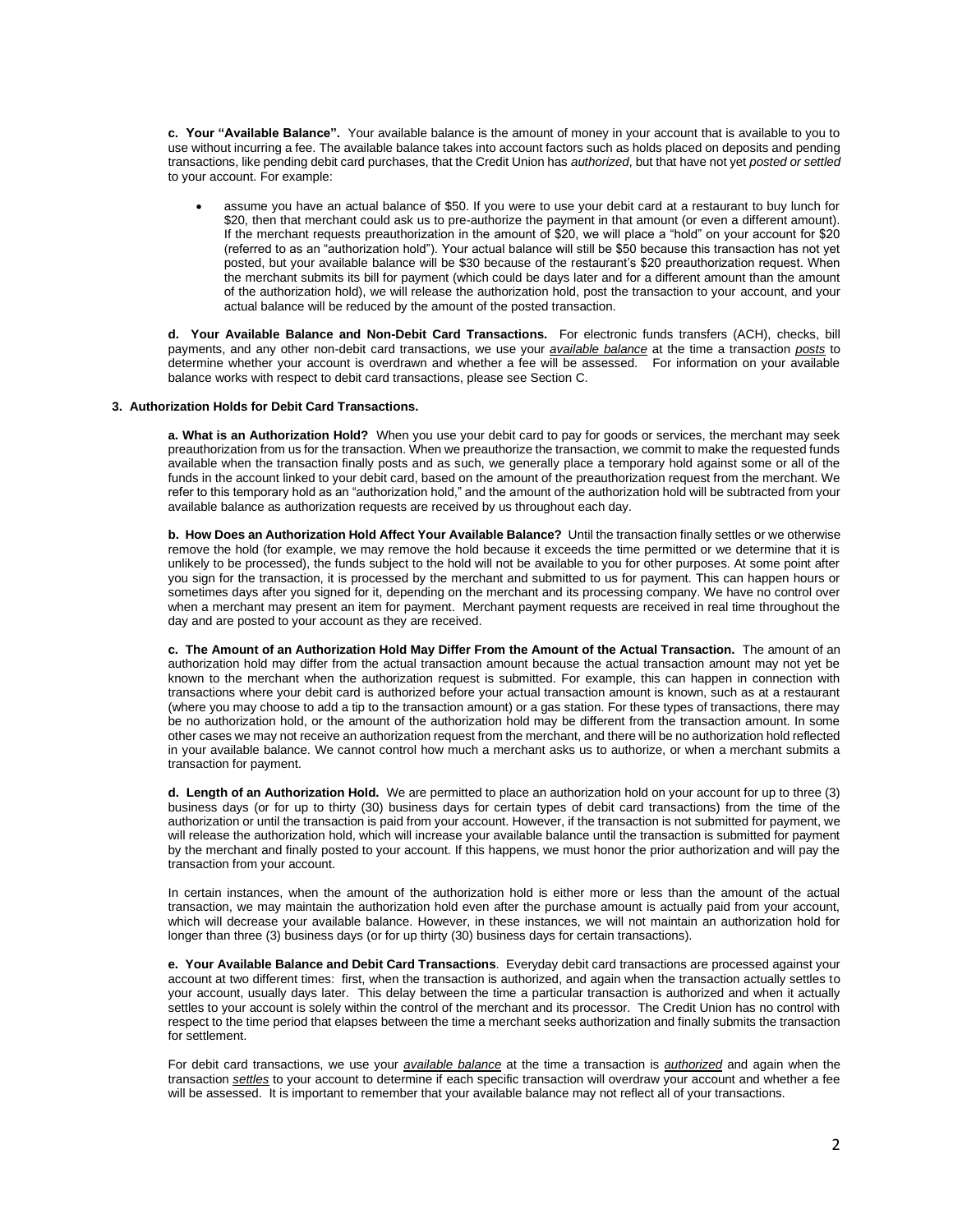When the Credit Union authorizes an everyday debit transaction, the amount of the transaction is subject to a preauthorization hold. This means that the amount of the transaction is subtracted from your actual balance. It is important to understand that even if you have sufficient available funds in your account at the time the transaction is authorized, it is possible that the settlement of the transaction may result in an overdraft to your account, and the incurring of a fee. The two most common scenarios are as follows:

- **Example 1: Purchase transactions where the final amount is initially unknown**. The most common examples of a purchase transaction where the final amount is initially unknown are gas station purchases, restaurant charges, hotel and car reservations. In such cases the transaction will be communicated to the Credit Union for authorization in one amount, but when the transaction actually settles your Account it does so for a greater amount. For example, if you use your debit card to pay at the pump for a gasoline purchase, you typically must utilize your debit card before operating the pump. The Credit Union may receive an authorization request in the amount of \$15.00. At the time of the authorization request, the available balance in your account is \$30.00, so the Credit Union approves the authorization request, and the available balance in your account is reduced to \$15.00. You proceed with the transaction, and purchase gasoline totaling \$40.00. When that transaction actually settles to your Account in the amount of \$40.00 as opposed to the \$15.00 that was authorized, the available balance in your Account is not sufficient to cover the settlement of the preauthorized transaction. Accordingly, the Credit Union's payment of the preauthorized transaction results in an overdraft, and you will incur a fee (assuming you have opted into the Credit Union's payment of overdrafts for everyday debit transactions).
- **Example 2: Purchase transactions where intervening items paid between authorization and settlement result in the overdrafting of your Account**. Assume the same gas station scenario as described in Example 1, except that you purchase gasoline totaling just \$15.00, so the authorized amount of the transaction is the same as the settlement amount of the transaction. However, between the day the transaction was authorized and the day the transaction settles to your account, a check you wrote in the amount of \$35.00 is presented for payment. The available balance in your account at the time of presentment is \$15.00, but the Credit Union pays the item in accordance its Courtesy Pay service, resulting in an overdraft. When the \$15.00 gas station transaction actually settles to your account, the available balance in your account is not sufficient to cover the settlement of the preauthorized transaction, even though the settlement amount of the transaction is the same as the preauthorized amount of the transaction. Accordingly, the Credit Union's payment of the preauthorized transaction results in an additional overdraft, and you will incur a fee (assuming you have opted into the Credit Union's payment of overdrafts for everyday debit transactions).

For debit card transactions involving merchant authorization holds, we look at the available balance at the time a transaction is authorized and again at settlement to determine whether the transaction will result in an overdraft and a fee. If your available balance is insufficient to pay the preauthorization amount requested by a merchant, and you have not opted into Courtesy Pay for payment of everyday debit transactions, we will decline the request. If your available balance is sufficient to cover a merchant's authorization request, the authorization request will be approved and an authorization hold will be placed on your account in the amount of the merchant's authorization request.

If your available balance is insufficient to cover a merchant's authorization request, and you have opted in to Courtesy Pay for everyday debit transactions, we may choose to approve the authorization request. In the instance where your available balance was insufficient to cover a merchant's authorization request at the time of authorization without causing the account to have a negative balance, and we choose to authorize the transaction using Courtesy Pay, we will charge a Courtesy Pay Fee on that transaction when it posts, regardless of the available balance in the account at the time of posting.

Note that transactions authorized with a merchant as recurring debit card transactions may be covered by Courtesy Pay regardless of whether you have opted into Courtesy Pay for the payment of everyday debit card transactions.

### **4. Payment of Overdrafts.**

**a. The Credit Union Has No Obligation to Pay Your Overdrafts.** We are not obligated to pay any item presented for payment if your account does not contain sufficient available funds. If we pay a transaction that overdraws your account, we are not obligated to continue paying such transactions in the future. We may pay all, some, or none of your overdrafts, without notice to you. You are liable to us to repay any overdrafts on your account whether you created them or not. If you do not pay us, and we take collection action against you, you agree to pay for any costs of collection. We may close, without notice, any account with excessive overdraft activity, and report the account to a consumer reporting agency.

**b. Fees Associated with Overdrawing Your Account – Courtesy Pay Fees.** We assess a fee each time an item is presented for payment that we either pay, resulting in an overdraft, or which we decline pay because payment of the item would result in an overdraft had we paid it. If we pay an item in accordance with Courtesy Pay, we will charge you a Courtesy Pay Fee. There is no limit on the total fees we can charge you for overdrafting your account.

**c. Fees Associated with Overdrawing Your Account – Overdraft Transfer Service.** There are fees associated with using our Overdraft Transfer Service. These fees may be less expensive than Courtesy Pay Fees or NSF Fees. If we pay an item in accordance with our Overdraft Transfer Service, we will charge you an Overdraft Transfer Fee. If you have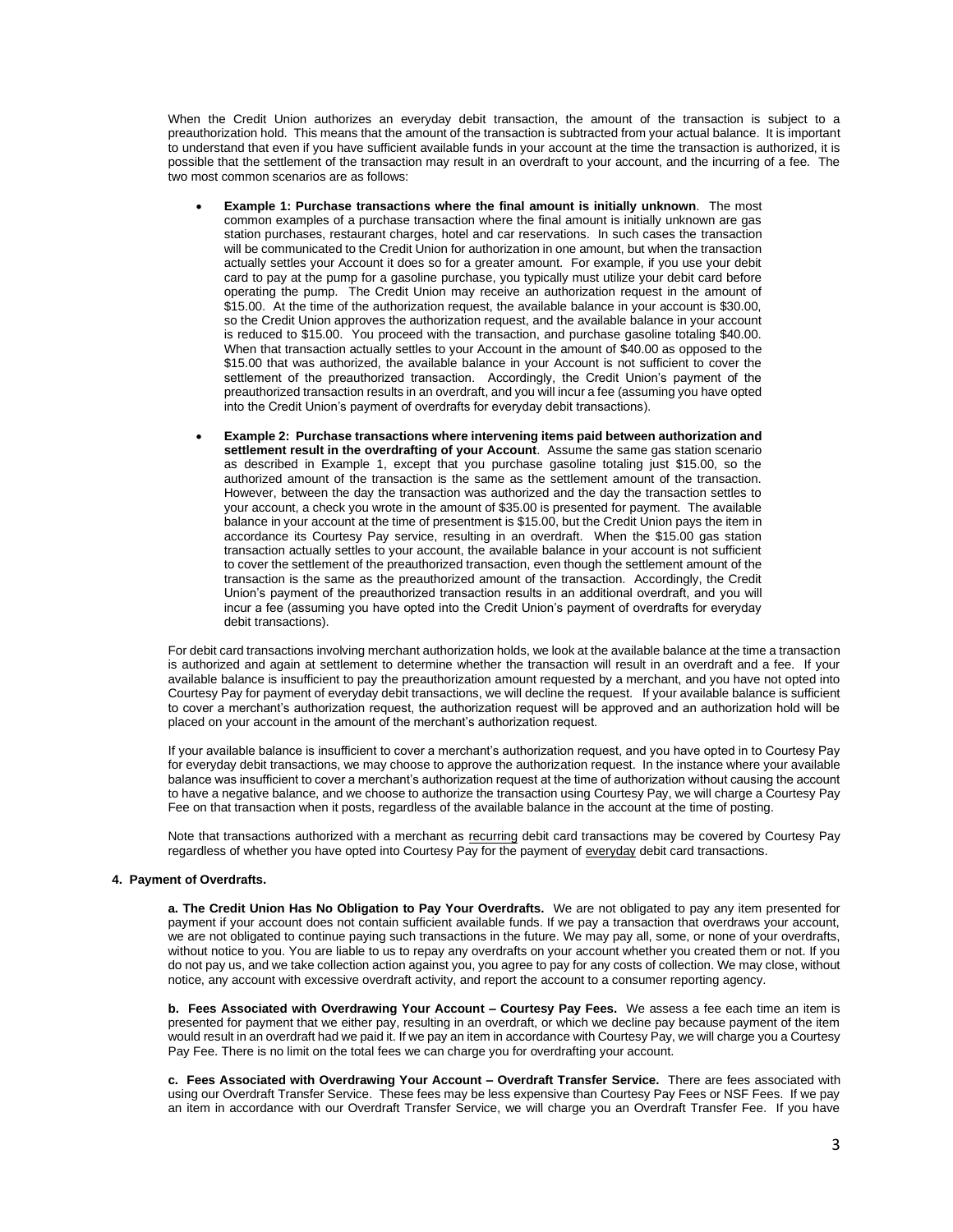elected **both** the Overdraft Transfer Service **and** Courtesy Pay, there are circumstances wherein you will be charged **both** an Overdraft Transfer Fee **and** a Courtesy Pay Fee. These circumstances are discussed in greater detail in Section F. There is no limit to the total fees we can charge you for overdrafting your account.

**d. Fees Associated with Overdrawing Your Account – NSF Fees**. If we do not pay an item, we will return the item and charge you a NSF Fee **each time an item is presented for payment** and we return it unpaid due to an insufficient available balance. We have no control over the number of times an intended payee may resubmit the same item to us for payment. There is no limit on the total fees we can charge you for overdrafting your account.

**e. Fee Schedule.** Please refer to the Fee Schedule for a current listing of all fees associated with overdrawing your account.

**f. YOU ACKNOWLEDGE THAT YOU MAY STILL OVERDRAW YOUR ACCOUNT EVEN THOUGH THE AVAILABLE BALANCE APPEARS TO SHOW THERE ARE SUFFICIENT AVAILABLE FUNDS TO COVER A TRANSACTION THAT YOU WANT TO MAKE.** This is because your available balance may not reflect all of the outstanding checks, automatic bill payments that you have authorized, or other outstanding transactions that have not yet been paid from your account. For example, you may have written a check that is still outstanding because it has not been submitted for payment by the payee. That check will not be reflected in your available balance until it is presented to us and paid from your account.

In addition, your available balance may not reflect all of your debit card transactions. We have no control over when a merchant submits an item for payment. For example, if a merchant obtains our prior authorization but does not submit an everyday debit card transaction for payment within three (3) business days of authorization (or for up to thirty (30) business days for certain types of debit card transactions including, but not limited to, car rental transactions and international transactions), we are required to release the authorization hold on the transaction. Your available balance will not reflect this transaction once the hold has been released. Please refer to the section entitled "Authorization Holds for Debit Card Transactions" below for information about how authorization holds affect your available balance.

Finally, your available balance may not reflect the most recent deposits to your account. Please refer to the Funds Availability Disclosure for information regarding the availability of your deposits for withdrawal.

**5. How Transactions Are Posted to Your Account.** There are basically two types of transactions in your account: credits or deposits of money into your account, and debits or payments out of your account. It is important to understand how each is applied to your account so that you know how much money is available to you at any given time. This section explains generally how and when we post transactions to your account.

When processing items drawn on your account, our policy is to pay them as we receive them. We commonly receive items to be processed against your account(s) multiple times per day in what are referred to as presentment files. Each presentment file received commonly contains a large amount of a specific type of item (checks, ACH transactions, or ATM/POS transactions). It is common for each of these presentment files to contain multiple items to be processed against your particular account. When multiple items are received at the same time, the items will be paid as follows:

- Checks are paid in the order received;
- ACH items in each presentment file post credits first in the order presented, then debits in the order presented (we typically receive up to four ACH presentment files per day)
- ATM/POS items are paid in the order they are presented.
- Transactions performed in person, such as withdrawals or checks cashed at one of our locations or a shared branch, are generally paid at the time they are performed.

The order in which items are paid is important if your account does not contain sufficient available funds to pay all of the items that are presented. If an item is presented for payment and your available balance is insufficient to pay it, we may, at our discretion, automatically transfer available funds from your designated account pursuant to the Overdraft Transfer Service, pay the item pursuant to Courtesy Pay, or return the item (NSF).

Please understand that the above information is only a general description of how certain types of transactions are posted. These practices may change, and the Credit Union specifically reserves the right to pay items in any order, as permitted by law.

## **6. Overdraft Transfer Service.**

**a. Overdraft Transfer Service.** We offer an optional overdraft protection plan that we refer to as our "Overdraft Transfer Service" where funds from a linked savings account are used for overdraft protection. We will look first to this service for overdraft protection before applying our discretionary Courtesy Pay Overdraft Service when your account is overdrawn. The Overdraft Transfer Service may save you money on the total fees you pay us for overdraft protection.

With this service, you authorize us to make transfers of available funds automatically from your regular savings account, plus the overdraft transfer fees, to cover overdrafts in your checking account. Each transfer counts as one of the six (6) limited transactions you are allowed each month from your regular savings. The Overdraft Transfer Service is an optional feature that can be added to your eligible checking accounts upon your request. To request or terminate the Overdraft Transfer Service: (1) call us at 734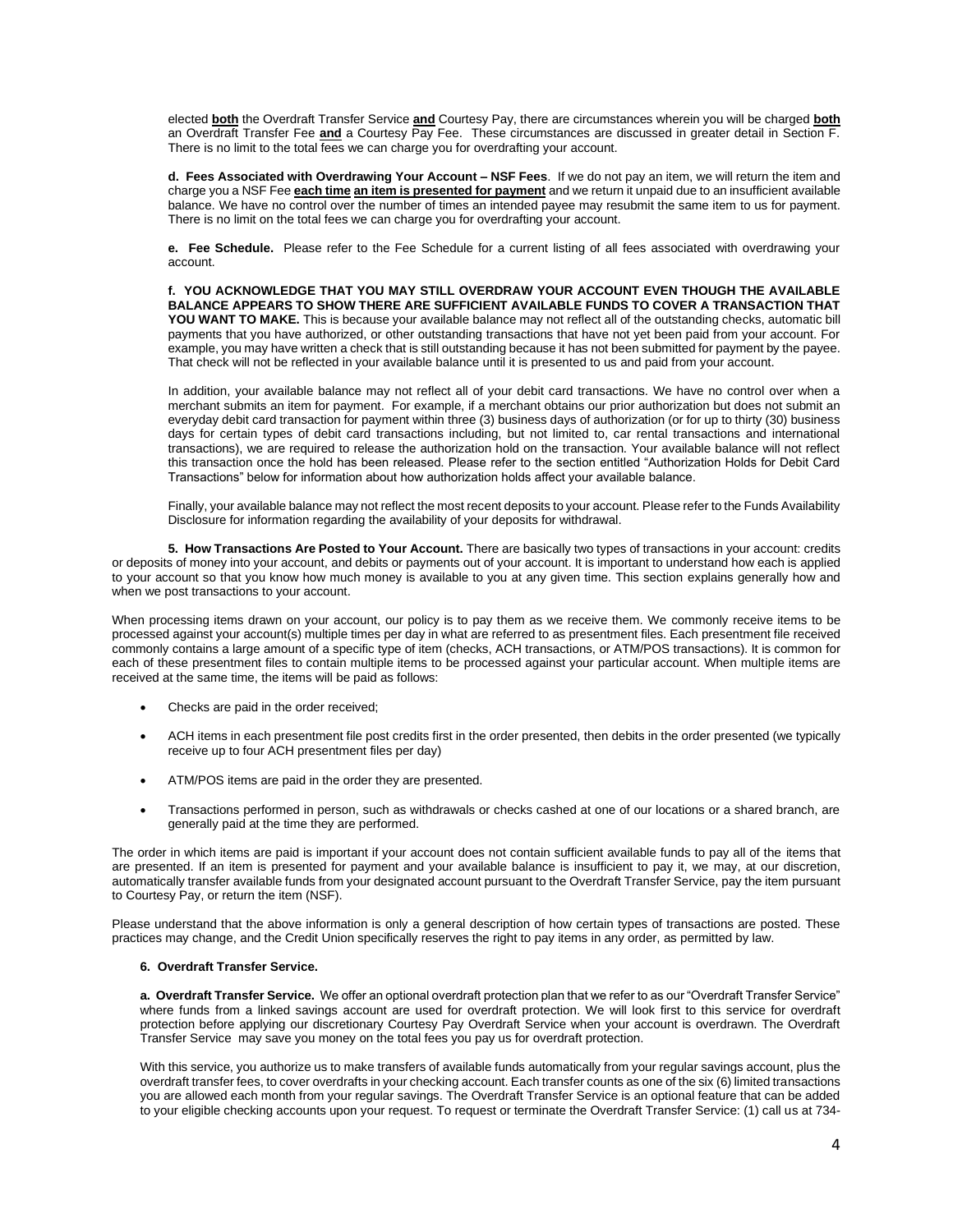525-0700; (2) visit any branch and speak with a Member Service Representative; or (3) mail a request to us at Parkside Credit Union, 1747 S.Newburgh Road, Westland, MI 48186.

Overdrafts paid pursuant to the Overdraft Transfer Service are subject to a per-item Overdraft Transfer Fee as set forth in the Fee Schedule.

If you decline or terminate the Overdraft Transfer Service and are not eligible for Courtesy Pay, and there are insufficient available funds in your checking account to pay an item, your item will not be paid unless it was a previously authorized everyday debit card transaction. The items will be returned, and an NSF fee will be charged, **each time an item is presented for payment and returned unpaid due to an insufficient available balance**. It is important to remember that we have no control over how many times an intended payee may present the same item for payment. Multiple presentments of the same item will result in multiple fees. Transfers will appear on your periodic statements for each applicable account.

**b. Limits on Overdraft Transfer Service.** We will not transfer more than the available account balance in designated linked account if the amount of the overdraft and related fee(s) exceed the available amount. If the available balance in a designated linked account is not enough to pay the full amount of the transaction(s) you have initiated on any day plus the Overdraft Transfer Fee(s), we will transfer up to the available balance to pay one or more transactions, plus the applicable fee for each item. Any transactions that are not paid by the transfer will either be paid through our Courtesy Pay Service or returned, and Overdraft Transfer Fees, Courtesy Pay Fees, and/or NSF Fees, as applicable, will be assessed.

The following example illustrates how this works if you have elected **both** Overdraft Transfer Service and Courtesy Pay Overdraft Service:

- o Assume your actual and available balances in your checking account are both \$50, and your available balance in your savings account is \$10. You write a check for \$80. When the check is presented for payment, because you don't have \$80 available in your checking account or regular savings account, the item cannot be fully paid using the Overdraft Transfer Service from the regular savings account. However, if you have also elected Courtesy Pay, we may elect to transfer the \$10 in your linked savings account and pay the remaining portion of the item using Courtesy Pay. In such case, you will be assessed **both** an Overdraft Transfer Fee **and** a Courtesy Pay Fee.
- o However, because Courtesy Pay is a discretionary service, we may instead elect to decline to pay the transaction. If we decline to pay the transaction, we will not transfer any funds from your linked savings account, we will decline the transaction, and we will assess you an NSF Fee **each time** the item is presented for payment. It is important to remember that we have no control over how many times an intended payee may present the same item for payment. Multiple presentments of the same item will result in multiple fees.

**c. We May Return Items Unpaid.** We are not obligated to pay any item presented for payment if your account does not contain sufficient available funds. If we do not authorize and pay an overdraft, then we decline or return the transaction or item unpaid and charge a related NSF Fee as stated in our Fee Schedule. You are responsible for ensuring that your account includes sufficient available funds to pay the transactions you initiate or authorize when they are processed for payment from your account, and you also acknowledge that the timing of when merchants or payees submit transactions to us for payment may vary.

If your account does not have sufficient available funds when a transaction or item is presented to us for payment and, as a result, returned unpaid, the merchant or payee of your transaction or item may choose to resubmit the same transaction, and may do so multiple times. In the event a transaction or item is resubmitted for payment at a time when your account lacks sufficient available funds to pay it and we decline it, we will charge a related NSF Fee **each time** that same transaction is returned unpaid.

**d. Termination of Overdraft Transfer Service.** We may terminate the Overdraft Transfer Service at any time with or without notice to you. Any owner of the checking account or any owner of a linked regular savings account used for overdraft protection may decline the Overdraft Transfer Service. To terminate the Overdraft Transfer Service: (1) call us at 734-525- 0700; (2) visit any branch and speak with a Member Service Representative; or (3) mail notice of your decision to decline the Overdraft Transfer Service to mail a request to us at Parkside Credit Union, 1747 S. Newburgh Road, Westland, MI 48186. Your election to decline will be effective after we have received notice and have had a reasonable time to act on it.

## **7. Courtesy Pay Overdraft Service**

**a. Courtesy Pay.** In accordance with our commitment to provide valued service and benefits, we may, if you qualify, at our discretion, pay overdrafts that would cause your eligible checking account to have a negative balance up to the amount of your limit, which is determined by us in our sole and absolute discretion. Courtesy Pay is different than the Overdraft Transfer Service. Courtesy Pay is a backup to the Overdraft Transfer Service and will only be activated if funds are not available from the Overdraft Transfer Service.

**b. What Overdraft Transactions are Covered?** Courtesy Pay is available for the payment of checks, preauthorized payments under our Bill Payment Service, ACH drafts, and recurring debit transactions. Courtesy Pay is also available for ATM and everyday debit card transactions, if you opt-in, as described in the next section below.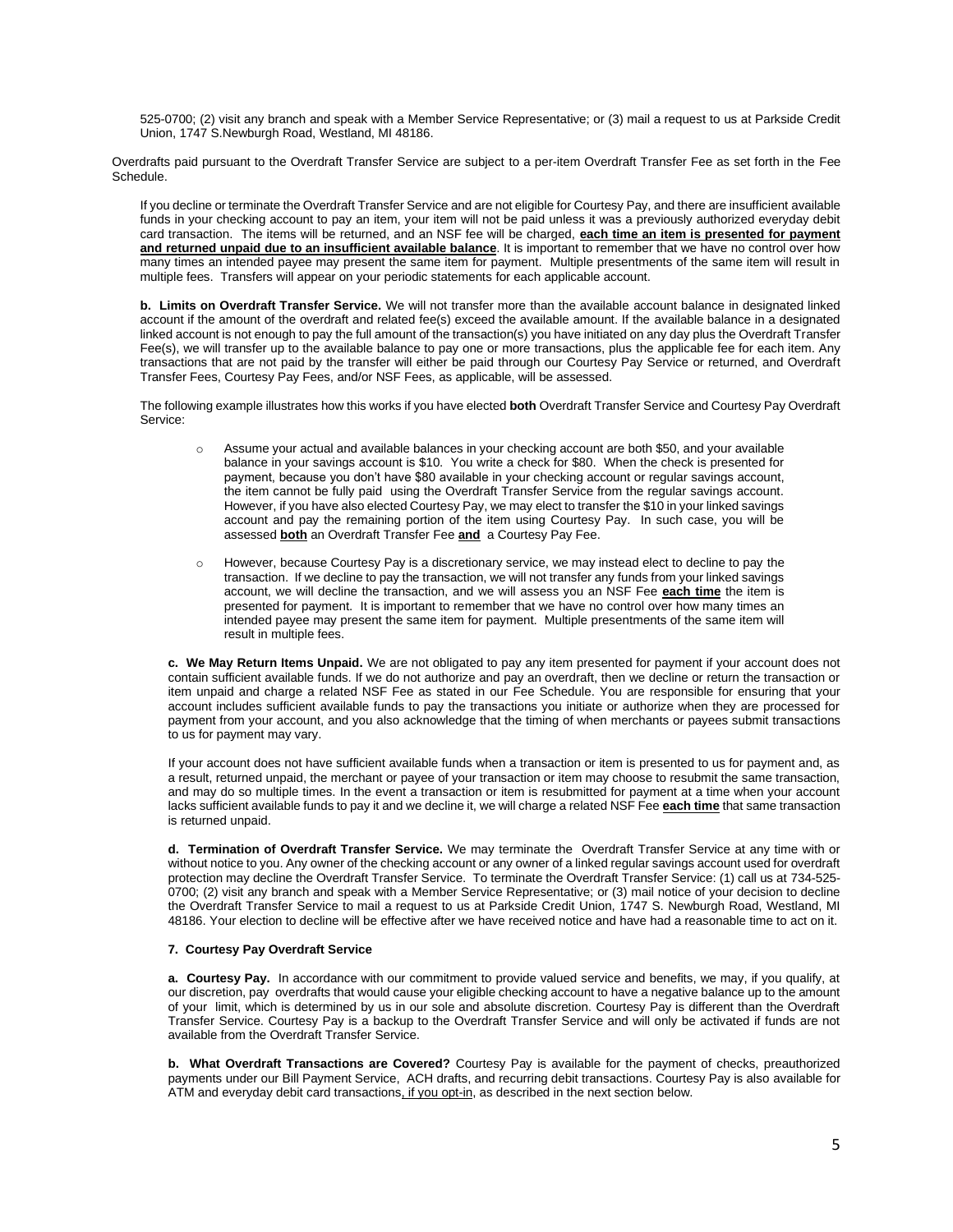**c. Optional Overdraft Transactions.** The following types of transactions require you to "opt in" (in other words, you must provide us with your affirmative consent) if you would like to include them in Courtesy Pay. Choosing not to opt in may result in these transactions being declined:

ATM

Everyday Debit Card transactions

We do not require you to authorize Courtesy Pay for your ATM and everyday debit card transactions as a condition of us providing Courtesy Pay to you for your checks, ACH transactions or other transactions. If you want the Credit Union to authorize and pay overdrafts for ATM and everyday debit card transactions through Courtesy Pay, you must provide us with your consent by: (1) calling us at 734-525-0700; (2) visiting any branch and speaking with a Member Service Representative; or (3) mailing notice of your decision to opt in to Courtesy Pay for ATM and everyday debit card transactions to Parkside Credit Union, 1747 S. Newburgh Road, Westland, MI 48186.

**d. Eligibility for Courtesy Pay.** Courtesy Pay is not a credit product. It is a feature that is automatically included with eligible checking accounts (unless you decline Courtesy Pay entirely as described below or information we get from a consumer reporting agency does not meet Credit Union standards). Eligibility is at the sole discretion of the Credit Union and is based on you managing your checking account in a responsible manner. Courtesy Pay may be available for checking accounts for which the primary checking account owner is 18 years of age or older. We reserve the right to limit Courtesy Pay to one (1) account per household or member. We may suspend or permanently revoke Courtesy Pay from your checking account, in our sole and absolute discretion, based on any one or more of the following criteria:

You are not making regular deposits into your checking account;

You do not bring your checking account to a positive balance for at least one full business day within a thirty (30) day period;

□ Your membership is not in good standing;

 $\Box$  You are more than thirty (30) days past due or are in default in any other respect on any loan or other obligation to us;

- □ You have an outstanding balance due on an overdraft repayment plan;
- □ Your primary savings account does not have a positive balance;
- $\Box$  Your checking account is subject to any legal or administrative orders or levies;
- □ You have insufficient credit or negative credit history;
- □ You are a party to a bankruptcy proceeding;
- $\Box$  Any or all of your account(s) with us are being reviewed for improper activity or transactions;
- □ Your checking account is classified as inactive;
- □ You use the Service to pay items written to check cashing agencies;
- □ You have an unresolved prior loss with us; or

We believe you are not managing your checking account in a responsible manner which may harm you or us.

**e. Courtesy Pay is a Discretionary Privilege.** Any payment made by us under Courtesy Pay will be made on a case-bycase basis, in our sole and absolute discretion. Courtesy Pay does not constitute an actual or implied agreement between you and the Credit Union, nor does it constitute an actual or implied obligation of the Credit Union. Courtesy Pay is a privilege that the Credit Union provides from time to time and which may be withdrawn or withheld by the Credit Union at any time, without prior notice, reason or cause.

**f. Notification.** If you qualify for Courtesy Pay, we will notify you that Courtesy Pay has been added to your account. However, we may refuse to pay an overdraft at any time, even though we may have previously paid overdrafts. We have no obligation to notify you before we pay or return any item. It is important to remember that Courtesy Pay is a purely discretionary benefit offered by the Credit Union. If at any time we determine that your account is no longer eligible for Courtesy Pay for any reason, we can discontinue it immediately without notice to you.

**g. How Courtesy Pay is Administered.** If you are eligible for the Service, we will generally pay your overdraft items up to a maximum limit established by the Credit Union, including fees. We are not required to notify you of any nonsufficient funds checks, ACH items, or other transactions that may have been paid or returned. We may refuse to pay any overdrafts without first notifying you even though your account is in good standing and even if we have paid previous overdrafts.